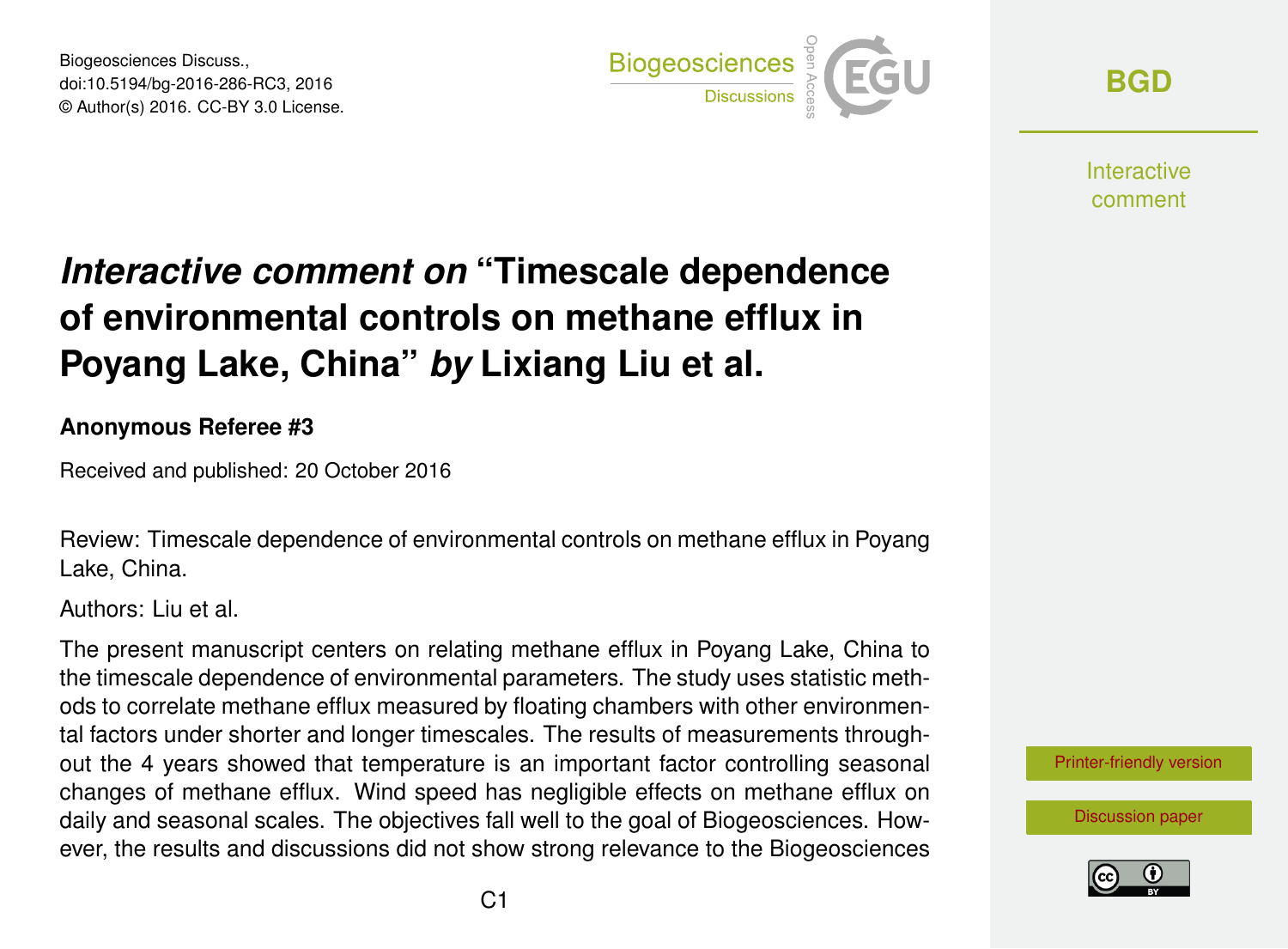so that I can't recommend publication of this manuscript in Biogeosciences.

Specific Comments:

1. Most of the results and discussions were built on the environmental variables and methane flux data. However, there are no data of biogeochemical related environmental variables shown in the figures and tables except Table 2. I would suggest to present the raw data of measured environmental variables in the supplementary material.

2. Substrate availability (Line, 432), biological (e.g., microbial activities) and biochemical (e.g., sediment carbon and nitrogen contents processes) (Lines 454-455) are very important factors to link methane efflux to the biogeochemical cycles and understand methane source and sink. Unfortunately, no comprehensive data or evidence to support the role of substrates and microbial activities on methane efflux in this manuscript which could be an important contribution to this journal.

3. It might be a risk to use the data from three sampling sites measured from one day (1 hr? Line 148) to represent methane efflux in that month. For example, it appears a contradiction between high methane efflux measured in July 2011 in Figure 3 and low methane efflux measured in July 2011 in Figure 4a.

4. How long and what time did the authors deploy the floating chambers in the three sampling sites within a day for the study at the large temporal scales (Fig. 3)? I feel 4-year measurements are not a very large temporal scale especially there are no continues measurements/monitering such as deploying floating chamber within a short interval (every week or every two to three days). Since high methane efflux was shown in the early mornings in Fig. 4a, b and d, were the floating chambers deployed at the same time at three different sites for the data shown in Fig. 3?

5. The area and water table of Poyang Lake fluctuate dramatically between the wet and dry seasons. The authors only have short but not clear descriptions of the effect of water level on methane efflux, e.g., in Lines 404-405 and Line 432. Methane efflux

**[BGD](http://www.biogeosciences-discuss.net/)**

Interactive comment

[Printer-friendly version](http://www.biogeosciences-discuss.net/bg-2016-286/bg-2016-286-RC3-print.pdf)

[Discussion paper](http://www.biogeosciences-discuss.net/bg-2016-286)

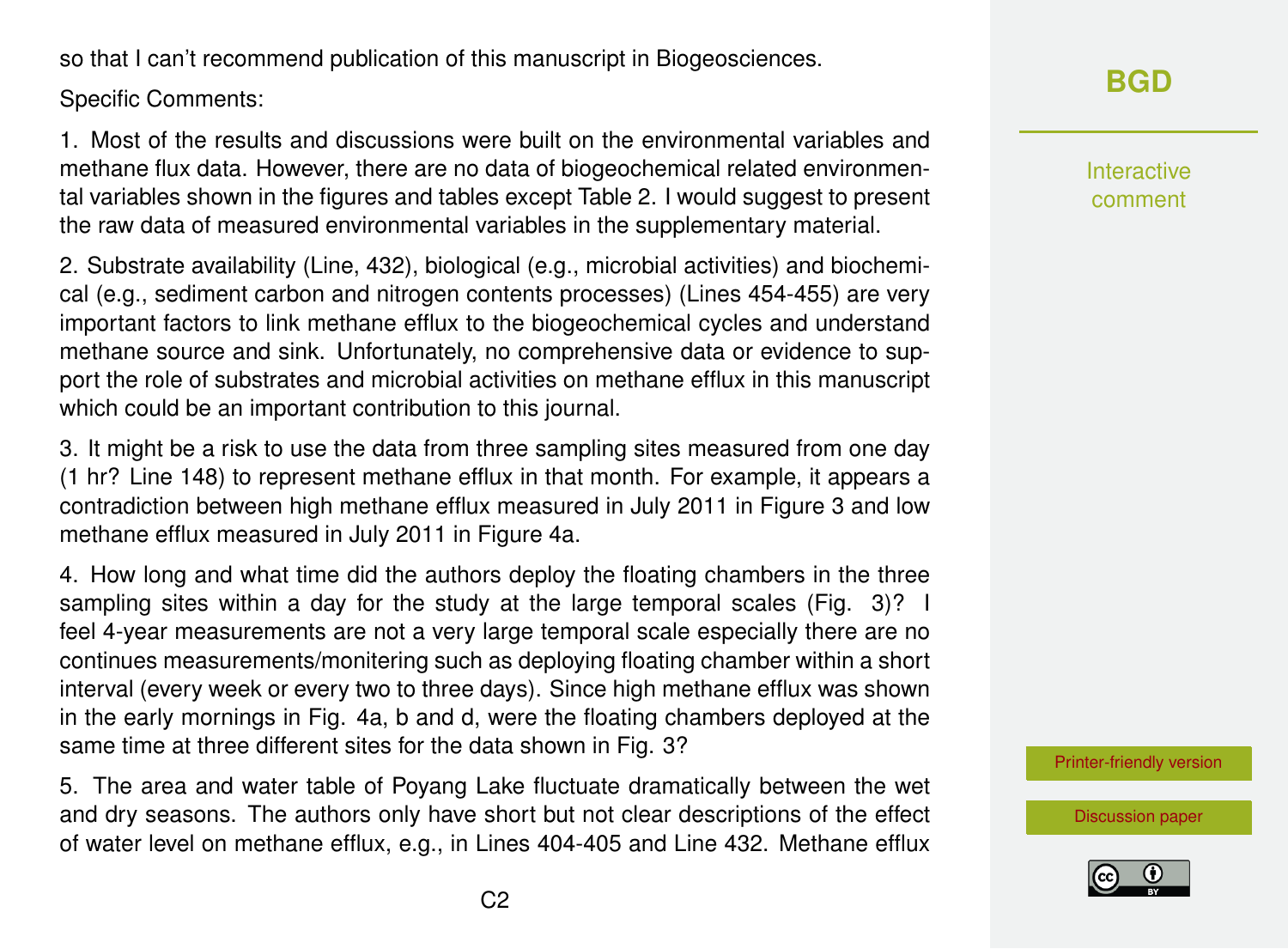might be high in dry seasons instead of summer, since methane efflux is expected to be high under lower water level due to decreasing of the hydrostatic pressure (e.g. Chanton et al. 1989). Are there any difference in water level between three sampling sites in different seasons (The mean water depth at three sites should not be always 3m through the whole year; Line 186)? The authors might consider a simple calculation of methane solubility changes due to water level fluctuations to strength the role of water level on methane efflux, e.g., Line 432.

6. As the authors stated in the introduction that methane is driven by three major mechanisms such as molecular diffusion, bubble ebullition and plant-mediated transportation, bubble ebullition is not the only pathway for methane to transport from water to the air. However, data for dissolved methane concentrations in lake water and sediments are lack in this study. No bubble ebullition doesn't mean no methane efflux. I would suggest to include diffusive methane flux to the air for comparison in the future by analyzing surface water methane concentrations and using the equation from the gas-transfer model e.g., Wanninkhof (1992).

7. Since many environmental factors and methane fluxes collected in October 2010 in Poyang Lake have been shown in Liu et al., (2013) for spatial studies, the authors may include Liu et al. (2013) in the introduction and discussions to emphasize why the three sampling sites were chosen in this timescale study and the relations between different environmental factors and methane effluxes in Autumn (October).

Minor Comments:

1. Lines 57-59: Please add references for the studies in high-latitude, tropical and subtropical lakes.

2. Line 129: What fluxes did the floating chamber measured while inserting 20 cm above the water surface?

3. Line 150: the air samples  $==$  the gas samples

Interactive comment

[Printer-friendly version](http://www.biogeosciences-discuss.net/bg-2016-286/bg-2016-286-RC3-print.pdf)